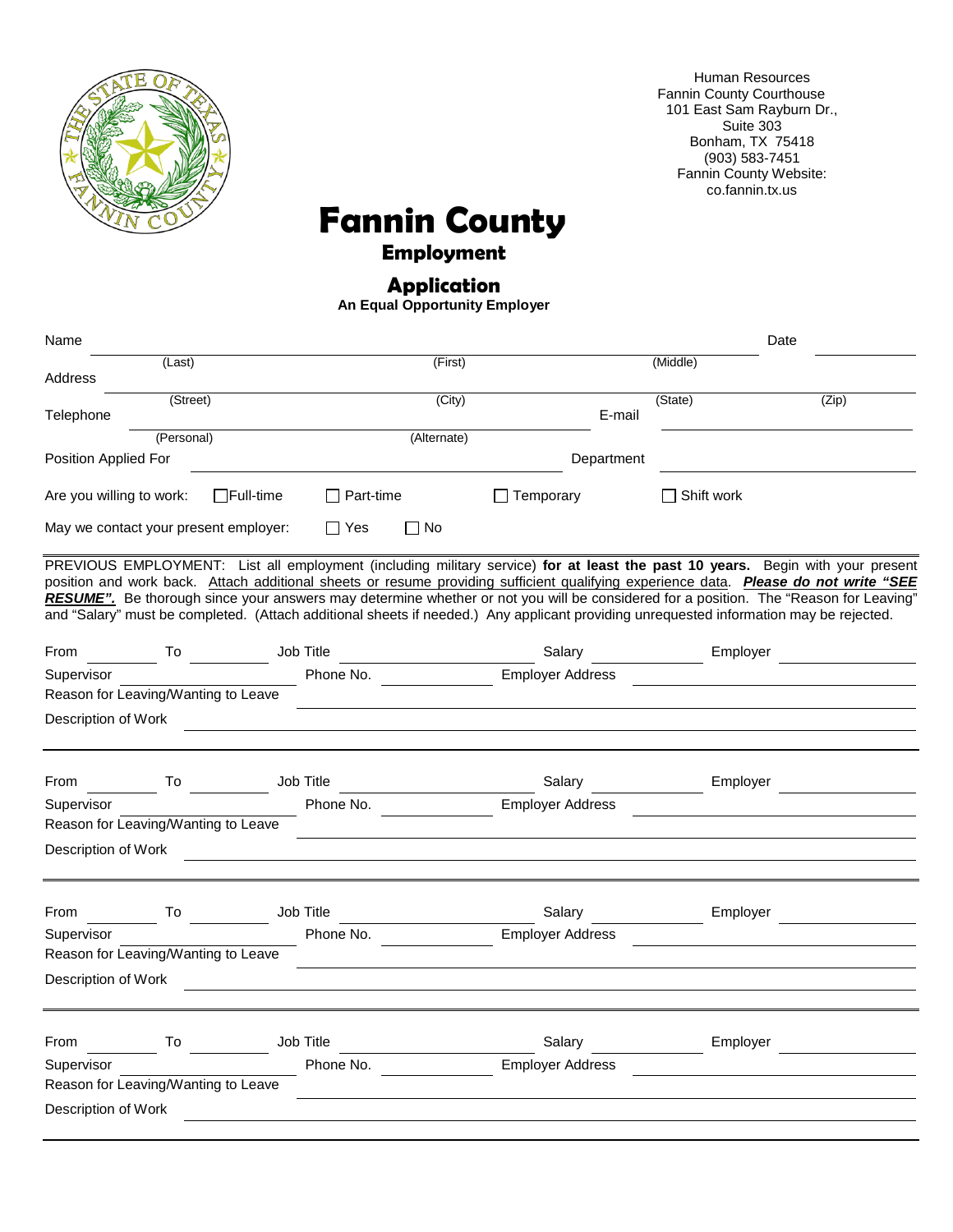|  | Please explain all periods of unemployment exceeding 90 days: |
|--|---------------------------------------------------------------|
|  |                                                               |

| <b>EDUCATION:</b><br>Did you graduate from high school?<br>$\Box$ Yes                                                                                                                                                               |                 | $\Box$ No If no, last grade completed                                      | GED obtained?     | $\Box$ Yes<br>∣∣No |  |
|-------------------------------------------------------------------------------------------------------------------------------------------------------------------------------------------------------------------------------------|-----------------|----------------------------------------------------------------------------|-------------------|--------------------|--|
| College-University-Trade                                                                                                                                                                                                            |                 |                                                                            |                   |                    |  |
| Business-Correspondence School<br>Location<br>Name                                                                                                                                                                                  | No. Of<br>Years | Major Area<br>Of Study                                                     | Semester<br>Hours | Degrees<br>Granted |  |
|                                                                                                                                                                                                                                     |                 |                                                                            |                   |                    |  |
|                                                                                                                                                                                                                                     |                 |                                                                            |                   |                    |  |
|                                                                                                                                                                                                                                     |                 |                                                                            |                   |                    |  |
|                                                                                                                                                                                                                                     |                 |                                                                            |                   |                    |  |
| (Applicants may be required to provide copies of transcripts and/or diplomas/certificates.)                                                                                                                                         |                 |                                                                            |                   |                    |  |
| <b>MILITARY SERVICE:</b><br><b>Branch of Service</b>                                                                                                                                                                                |                 | List any relevant job-related skills acquired during military service (you |                   |                    |  |
| may be required to provide a copy of form DD214).                                                                                                                                                                                   |                 |                                                                            |                   |                    |  |
| <b>PERSONAL DATA:</b>                                                                                                                                                                                                               |                 |                                                                            |                   |                    |  |
| Please list any other names you have used in connection with employment or education <b>Fig. 1.1.</b> The state of the state of the state of the state of the state of the state of the state of the state of the state of the stat |                 |                                                                            |                   |                    |  |
| Have you previously worked for Fannin County? $\Box$ Yes $\Box$ No If so, when?                                                                                                                                                     |                 |                                                                            |                   |                    |  |
| Are you authorized to work in this country? $\Box$ Yes $\Box$ No (Proof of citizenship or immigration status will be required upon employment)                                                                                      |                 |                                                                            |                   |                    |  |
|                                                                                                                                                                                                                                     |                 |                                                                            |                   |                    |  |
| Can you perform the essential/marginal functions of the job for which you are applying with or without a reasonable accommodation?<br>$\Box$ Yes $\Box$ No                                                                          |                 |                                                                            |                   |                    |  |
| Have you ever been convicted of or pled guilty or "no contest" to any offense during the past ten years? $\Box$ Yes $\Box$ No<br>(Conviction may not necessarily disqualify the applicant)                                          |                 |                                                                            |                   |                    |  |
| If Yes, List ALL such offenses and state date, name of Court and disposition. (You may omit minor traffic violations for which you paid a fine of \$500 or less)                                                                    |                 |                                                                            |                   |                    |  |
|                                                                                                                                                                                                                                     |                 |                                                                            |                   |                    |  |
| List all counties and states you have resided in within the past 10 years.                                                                                                                                                          |                 |                                                                            |                   |                    |  |
|                                                                                                                                                                                                                                     |                 |                                                                            |                   |                    |  |
| List all licenses/certifications/registrations you hold (such as Drivers, electrician, etc.)<br><b>Expiration Date</b><br>Number<br>Type                                                                                            |                 |                                                                            |                   |                    |  |
| Number<br><b>Expiration Date</b><br>Type                                                                                                                                                                                            |                 |                                                                            |                   |                    |  |
| Specify equipment or office machines you operate:                                                                                                                                                                                   |                 |                                                                            |                   |                    |  |
| Are you related to any elected/appointed official or person in the employ of the County of Fannin? $\Box$ Yes $\Box$ No<br>Where Employed<br>Relationship<br>Name                                                                   |                 |                                                                            |                   |                    |  |
| Give the names and addresses of three persons, other than relatives, who have knowledge of your character, experience or ability:<br><b>Telephone</b><br>Name<br><b>Address</b><br>Occupation                                       |                 |                                                                            |                   |                    |  |
|                                                                                                                                                                                                                                     |                 |                                                                            |                   |                    |  |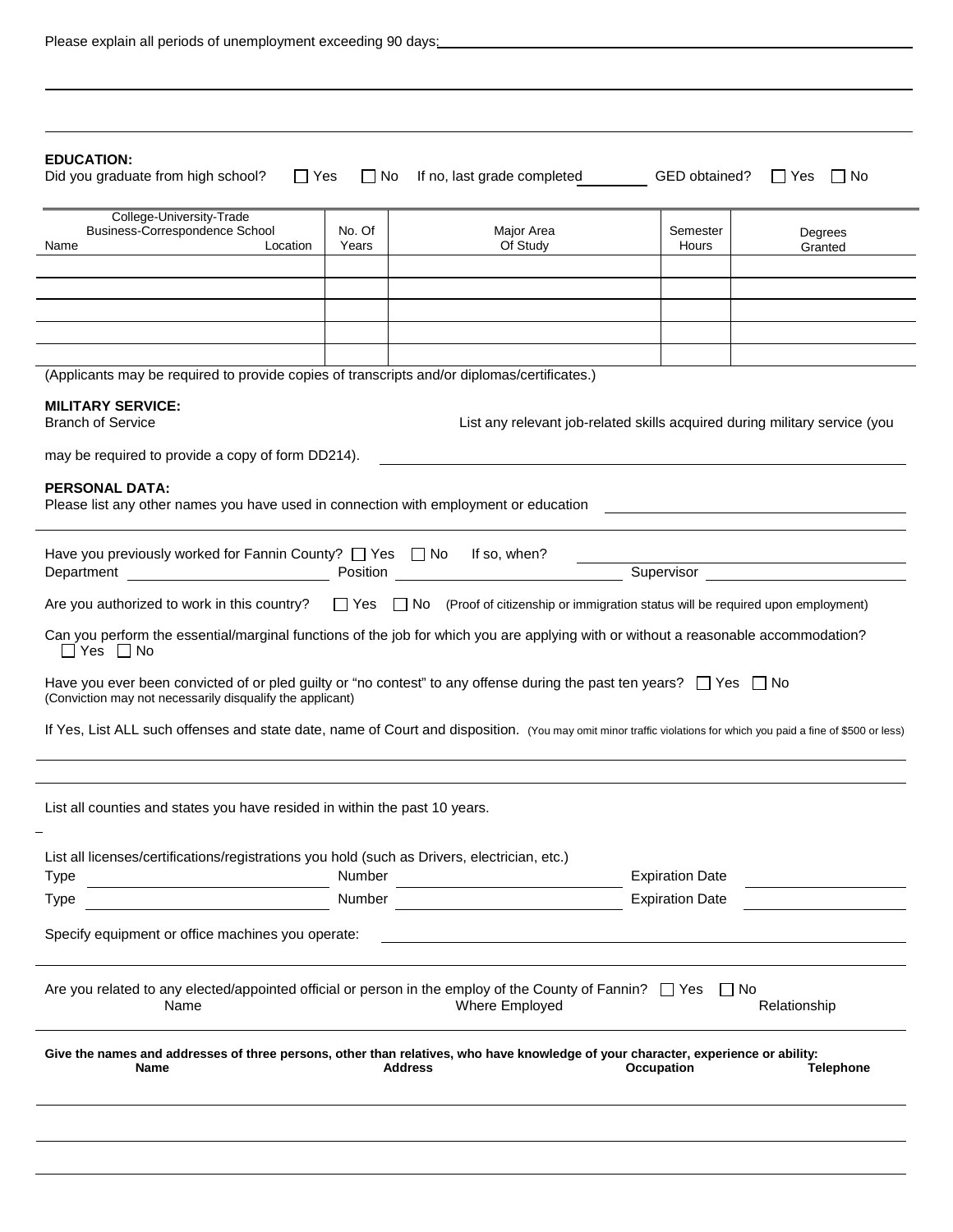List any additional experience and training you have had which in your opinion would qualify you for the position you seek:

(Example: apprenticeships, technical skills, foreign languages spoken/written, etc.)

### (Electronic signatures are unacceptable)

Please indicate your experience/skills/abilities in the following areas:

| <b>Typing Speed:</b> | Skills:                  | <b>Clerical Experience:</b> | No. of Years |
|----------------------|--------------------------|-----------------------------|--------------|
| $\Box$ Below 40 wpm  | $\Box$ 10-key by touch   | $\Box$ Receptionist         |              |
| $\Box$ 40-49 wpm     | $\Box$ Excel             | $\Box$ Data Entry           |              |
| $\Box$ 50-59 wpm     | $\Box$ Word              | $\Box$ Bookkeeping          |              |
| $\Box$ 60-69 wpm     | $\Box$ Word Perfect      | $\Box$ Filing               |              |
| $\Box$ Above 70 wpm  | □ Quattro Pro            | $\Box$ Purchasing           |              |
|                      | □ PowerPoint             | $\Box$ Secretarial          |              |
|                      | $\Box$ Odyssey           | $\Box$ Records Management   |              |
|                      | $\Box$ Zoom              | Cashier (electronic)        |              |
|                      | □ Incode Public Safety   | $\Box$ Other                |              |
|                      | $\Box$ Incode Financials |                             |              |
|                      | □ Court Reporting        |                             |              |
|                      | $\Box$ Other:            |                             |              |
|                      |                          |                             |              |

#### LABOR/MAINTENANCE/SKILLED CRAFT/EQUIPMENT OPERATION

Please indicate your experience/skills/abilities in the following areas:

| <b>Skill Areas:</b>                  | No. of Years Exp. | <b>Equipment Operated:</b>       | No. of years Exp. |
|--------------------------------------|-------------------|----------------------------------|-------------------|
| □ Concrete finishing                 |                   | <b>□ Water truck</b>             |                   |
| $\Box$ Welding                       |                   | □ Chip Spreader                  |                   |
| $\Box$ Asphalt work                  |                   | Backhoe                          |                   |
| $\Box$ Surveying                     |                   | Front End Loader                 |                   |
| $\Box$ Setting grades                |                   | Bulldozer                        |                   |
| $\Box$ Flagging                      |                   | $\Box$ Trackhoe                  |                   |
| $\Box$ Plumbing                      |                   | □ Tractor Trailer                |                   |
| $\Box$ Painting                      |                   | $\Box$ Tractor with mower        |                   |
| $\Box$ Carpentry                     |                   | $\Box$ Hydraulic excavator       |                   |
| $\Box$ Electrical                    |                   | $\Box$ Motor grader              |                   |
| $\Box$ HVAC                          |                   | $\Box$ Dump truck                |                   |
| Auto mechanic                        |                   | $\Box$ Winch truck               |                   |
| $\Box$ Heavy equip. mechanic         |                   | Roller-packer                    |                   |
| $\Box$ Sign maintenance              |                   | Pneumatic roller<br>$\mathbf{I}$ |                   |
| $\Box$ Groundskeeping/landscaping    |                   | $\Box$ Gradall                   |                   |
| $\Box$ Road maintenance/construction |                   | □ Sweeper                        |                   |
| $\Box$ Other                         |                   | Sewer/Flush Truck                |                   |
|                                      |                   | $\Box$ Other                     |                   |
|                                      |                   |                                  |                   |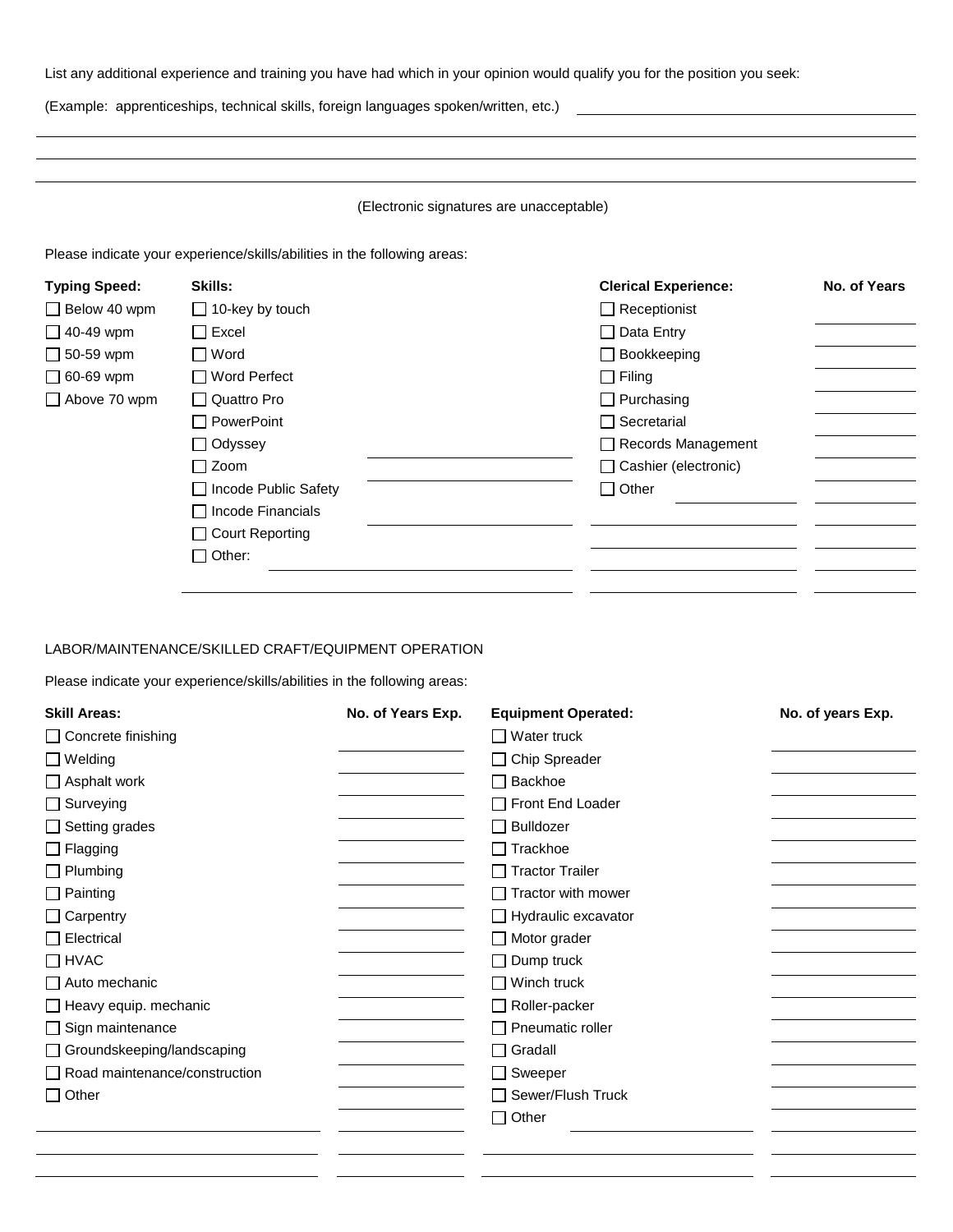

## **Fannin County**<br>Authorization for Background Check

This is to notify you that a background check may be conducted on you for employment purposes depending upon the position for which you are applying.

By signing the release below, I hereby authorize Fannin County to contact any/all corporations, former employers, references, military services, educational institutions, law enforcement agencies, city, state, county and federal courts to release information about my background including, but not limited to, information about employment, education, driving record, criminal record and general public records history to Fannin County.

I release from all liability all persons, companies, agencies and schools supplying such information. I indemnify Fannin County against any liability, which may result from making such requests. This release shall remain in effect for the length of my employment. I understand and may have a right to request additional disclosures regarding the nature and scope of the investigation.

I believe to the best of my knowledge that all information I have provided is accurate, true and correct and that I fully understand the terms of this release.

*Unacceptable results may disqualify you from employment.*

| Name (please print): |  |  |
|----------------------|--|--|
|                      |  |  |

Address:

| Social Security Number: |  |
|-------------------------|--|
|                         |  |

Date of Birth: **with a structure of the structure of Birth:**  $\overline{a}$ 

Driver's License Number & State: \_\_\_\_\_\_\_\_\_\_\_\_\_\_\_\_\_\_\_\_\_\_\_\_\_\_\_\_\_\_\_\_\_\_\_\_\_\_\_\_\_

 $\_$  , and the set of the set of the set of the set of the set of the set of the set of the set of the set of the set of the set of the set of the set of the set of the set of the set of the set of the set of the set of th Signature Date

Fannin County will not discriminate against any applicant or employee based on race, creed, color, national origin, sex, gender identity, age, religion, veteran status, disability, or sexual orientation.

**THIS IS AN EQUAL OPPORTUNITY EMPLOYER**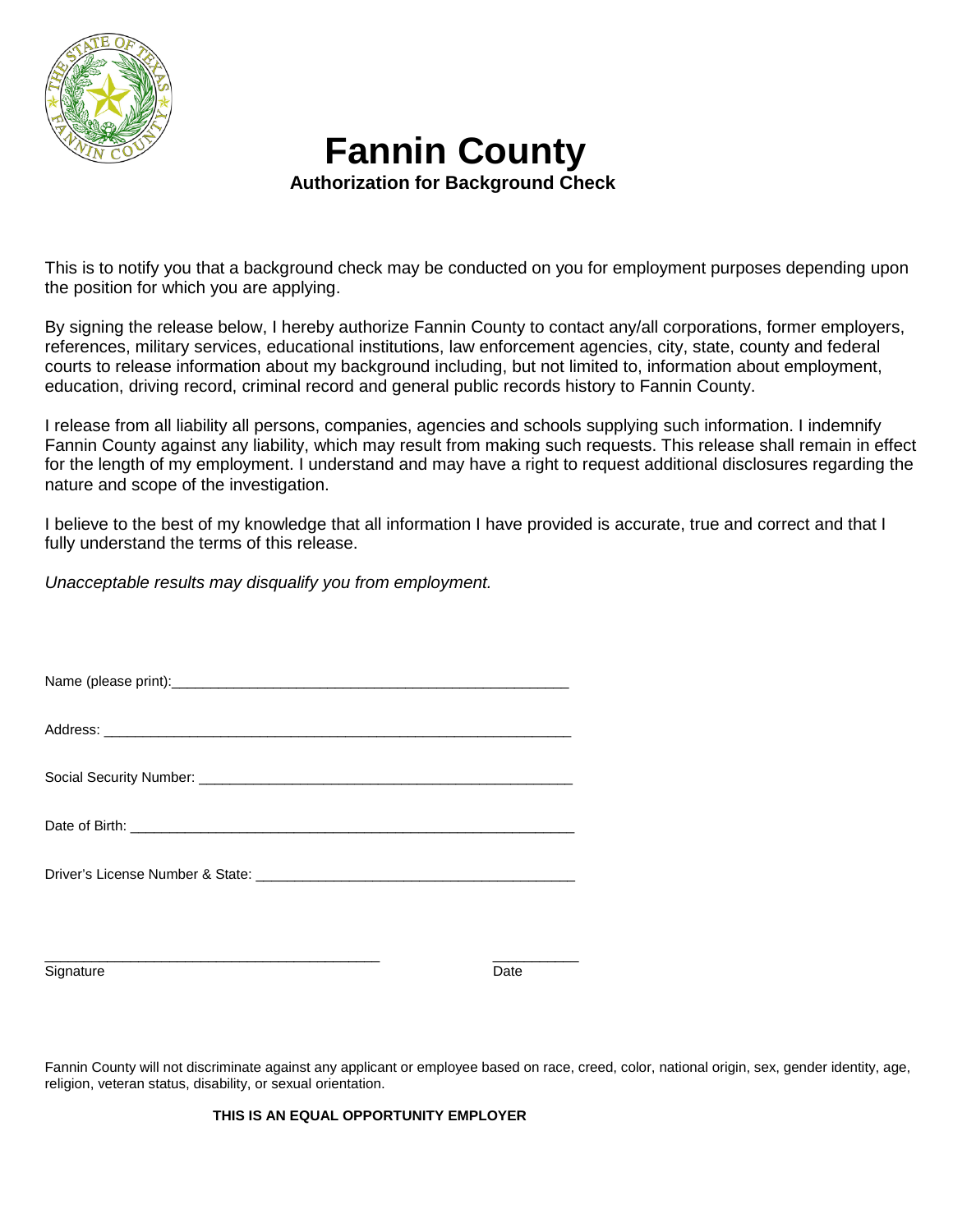

# **Fannin County**<br>Authorization to Check

 **Driving Record**

I, \_\_\_\_\_\_\_\_\_\_\_\_\_\_\_\_\_\_\_\_\_\_\_\_\_\_\_\_\_\_\_\_\_\_\_\_\_\_\_, applicant for the \_\_\_\_\_\_\_\_\_\_\_\_\_\_\_\_\_\_\_\_\_\_\_

Fannin County, do hereby authorize Fannin County to obtain a copy of my driving record to be used to evaluate my potential and/or continued employment with Fannin County. I hereby authorize the Texas Department of Public Safety or any other authorized entity authorized to access state or federal agency records to furnish Fannin County, or its agent, my driving record. I do hereby release all agents, servants, and employees of Fannin County, from all liability resulting from the release of this information.

| <b>Driver's License Number</b>  | State of Issue      |
|---------------------------------|---------------------|
| <b>Driver's License Number</b>  | State of Issue      |
| <b>Driver's License Number</b>  | State of Issue      |
| <b>Acknowledged and Agreed:</b> |                     |
| Signature                       | <b>Printed Name</b> |
| Date of Birth                   |                     |

Fannin County will not discriminate against any applicant or employee based on race, creed, color, national origin, sex, gender status including lesbian, gay or bi-sexual, identity, age, religion, veteran status, disability, or sexual orientation.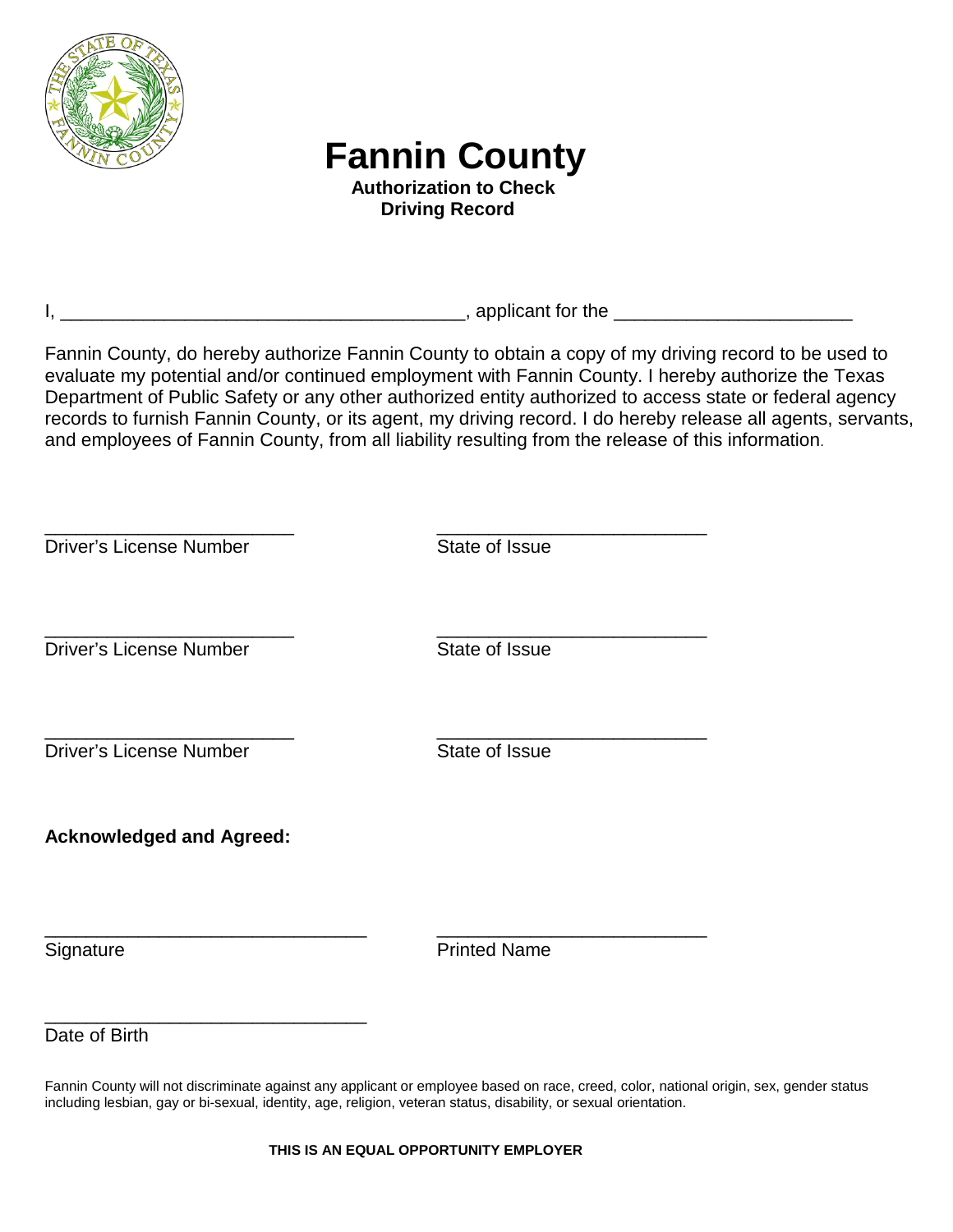Fannin County is an Equal Opportunity Employer. We request that you provide the following information which is used to study recruitment and employment patterns and to provide statistical data to federal compliance agencies. This information will be kept separate from your application and kept confidential and will in no way be used in consideration of your application for employment. **Completion of this portion of the form is voluntary.** Failure to provide this information will not jeopardize your opportunity for employment with Fannin County.

Check the most appropriate blank:

Other (please list)

| Male<br>lFemale                                                                                                | White (not Hispanic or Latino) | American Indian or Alaska Native (not Hispanic or Latino)                                                        |
|----------------------------------------------------------------------------------------------------------------|--------------------------------|------------------------------------------------------------------------------------------------------------------|
| Black or African American (not Hispanic or Latino)                                                             |                                |                                                                                                                  |
| Asian (not Hispanic or Latino)                                                                                 |                                |                                                                                                                  |
| Hispanic or Latino                                                                                             |                                |                                                                                                                  |
|                                                                                                                |                                | Native Hawaiian or Other Pacific Islander (not Hispanic or Latino)<br>Two or More Races (not Hispanic or Latino) |
| "Other"                                                                                                        |                                |                                                                                                                  |
| If "Other", please specify:                                                                                    |                                |                                                                                                                  |
|                                                                                                                |                                |                                                                                                                  |
| What led you to apply with the County:                                                                         |                                |                                                                                                                  |
| Stopped in to check on available jobs<br>Referred by a County employee<br><b>Checked Fannin County website</b> |                                | <b>Texas Work Force Commission</b><br>Newspaper or magazine advertisement                                        |